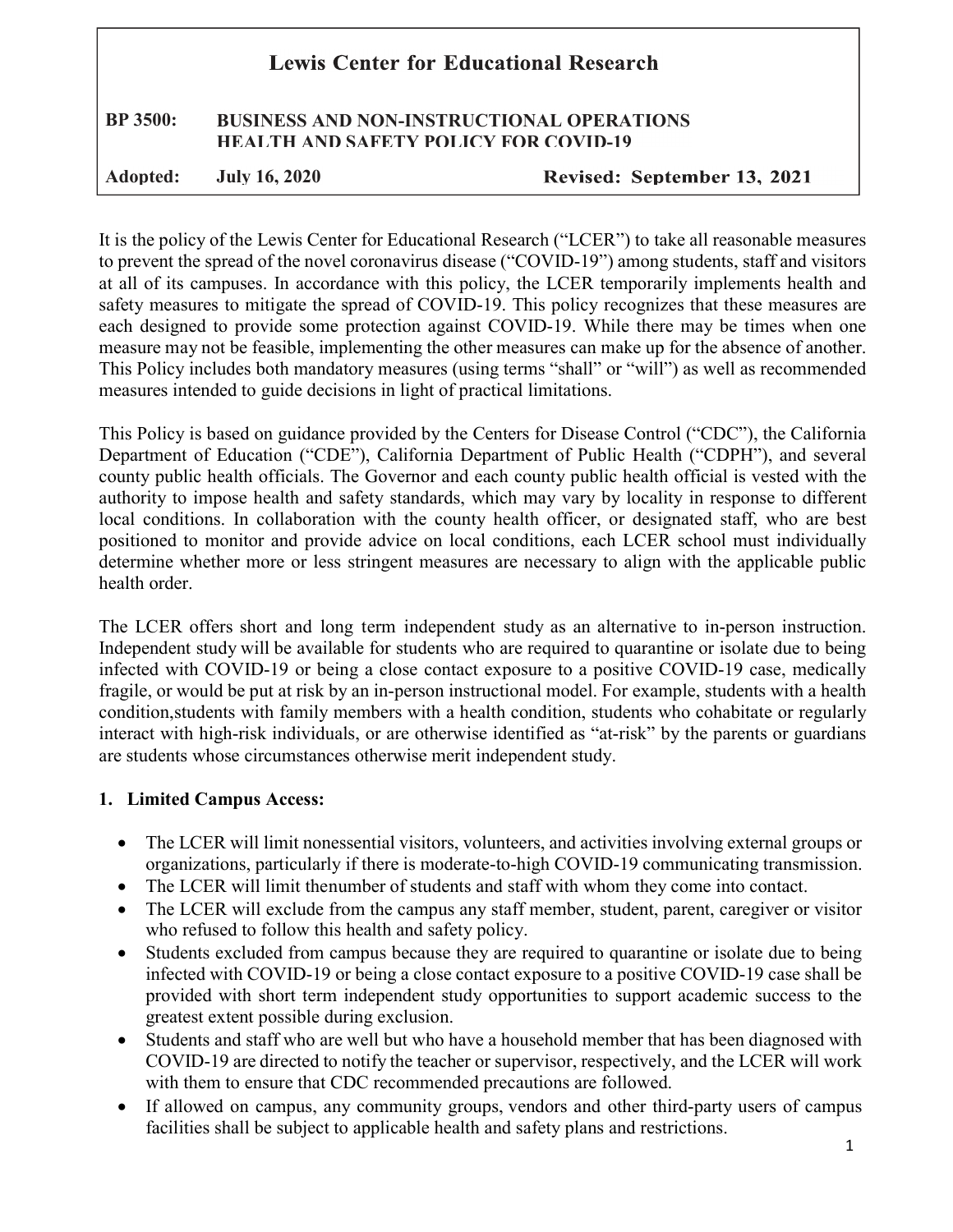- The LCER will minimize close contact, to the greatest extent possible, between students, staff, families, and the broader community at arrival and departure through one or more of the following methods:
	- o Designate routes for entry and exit, using as many entrances and exits as can be supervised appropriately to decrease crowding at entry and exit points.
	- o Instruct drivers to remain in the vehicle, to the extent possible, when dropping off or picking up students. When in-person drop-off or pick-up is needed, only a single parent or caregiver should enter the facility to pick up or drop off the child.
	- o Require adults entering campus for in-person pick-up or drop-off to wear a face covering.
	- o Provide supervision to disperse student gatherings during school arrival and departure.
	- o Minimize contact at school between students, staff, families and the community at the beginning and end of the school day.
	- o Stagger arrival and drop-off times and locations as consistently as practicable as to minimize scheduling challenges for families.
	- o Designate routes for entry and exit, using as many entrances as feasible.
	- o Advise at-home health screenings of students and staff before arrival at school (see Section 2).
- In the event that LCER campuses do not offer in-person instruction, all employees will be allowed to work on-campus, where feasible, and where consistent with this policy, public health guidance, and applicable law.

#### 2. Wellness Checks and Temperature Screenings:

- COVID-19 Symptoms. Currently, the CDC has identified the following as potential symptoms of COVID-19:
	- o Fever or chills
	- o Cough
	- o Shortness of breath or difficulty breathing
	- o Fatigue
	- o Muscle or body aches
	- o Headache
	- o New loss of taste or smell
	- o Sore throat
	- o Congestion or runny nose
	- o Nausea or vomiting
	- o Diarrhea
- At-home wellness checks administered under this Policy shall:
	- o Confirm that the subject has not experienced COVID-19 symptoms in the prior 24 hours, or potentially been exposed to COVID-19, by asking the following questions:
		- Have you had any one or more of these symptoms today or within the past 24 hours? Are these symptoms new or not explained by another reason?
			- Fever or chills
			- Cough
			- Shortness of breath or difficulty breathing
			- Fatigue
			- Muscle or body aches
			- Headache
			- New loss of taste or smell
			- Sore throat
			- Congestion or runny nose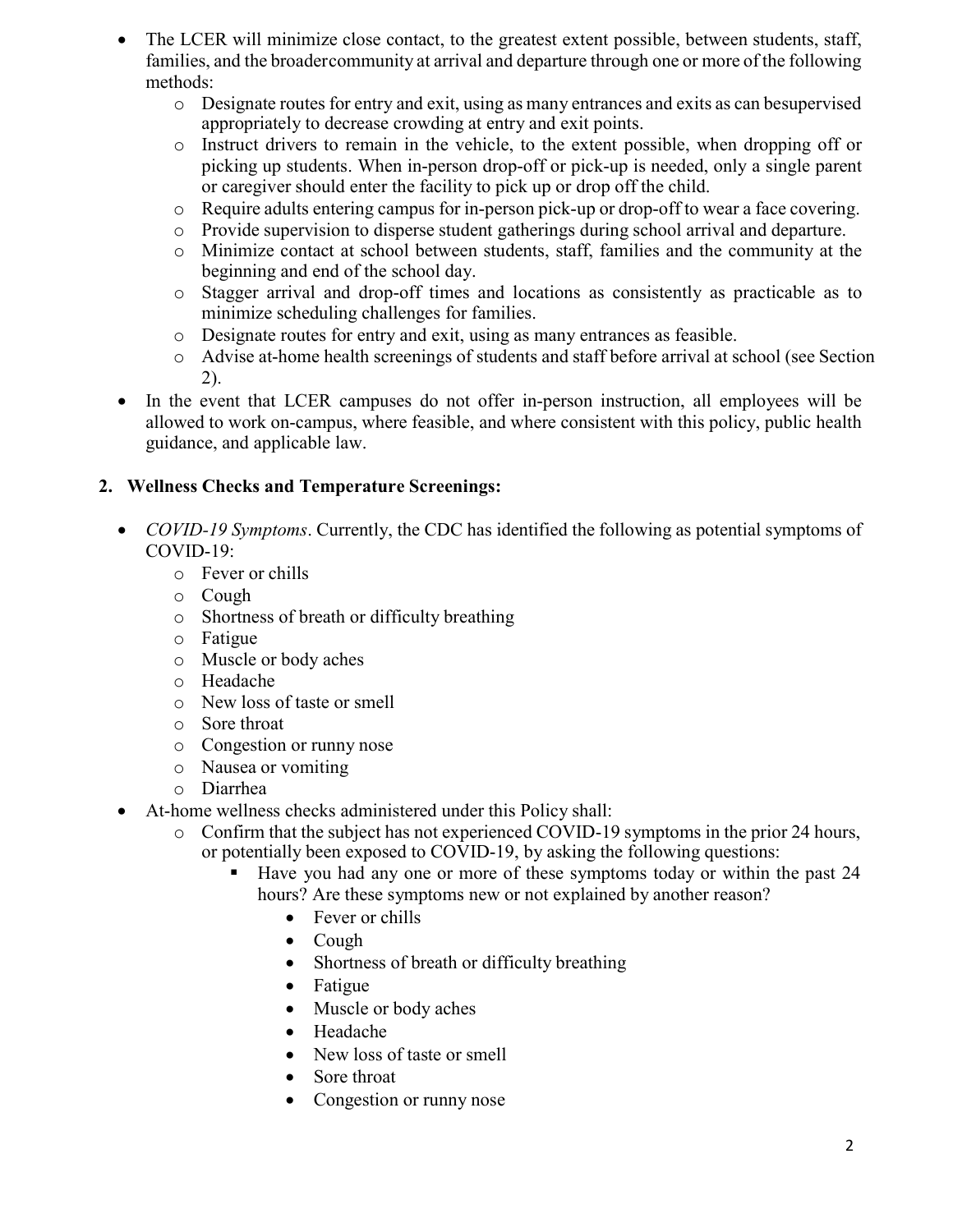- Nausea, vomiting or diarrhea
- Do you live in the same household with, or have you had close contact with, someone who in the past 14 days has been in isolation for COVID-19 or had a test confirming they have the virus? Close contact means being within six feet of someone, who was within 6 feet of an infected person for a cumulative total of 15 minutes or more over a 24-hour period starting form 2 days before illness onset (or, for asymptomatic patients, 2 days prior to test specimen collection) until the time the patient is isolated, even if they were wearing a mask while they were around someone with COVID-19.
- Home Screening (Students). Parents shall be instructed to screen the student before leaving the house for school. The LCER will provide all families with a list of COVID-19 symptoms. Before leaving the house, a parent should confirm that the student has a temperature below 100.4 degrees Fahrenheit and does not exhibit any other COVID-19 symptoms.
	- o Any student who has a fever or other COVID-19 symptoms must stay home from School and should seek COVID-19 testing. Symptomatic students should isolate and quarantine pursuant to CDPH and SBCDPH guidance, and shall not return for in-person instruction until they have met CDPH criteria to return to school for those with symptoms which generally last for at least 10 days after onset of symptoms, 24 hours since they were fever free without the use of fever reducing medication, and after symptoms have improved.
	- $\circ$  If a student with potential COVID-19 symptoms tests negative, the student may return 24 hours after their fever has passed without the use of fever reducing medication and symptoms have improved. Symptomatic students may alternatively return after such period as required by local health orders or directives, or if a healthcare provider has provided documentation that the symptoms are typical of their underlying chronic condition.
- Home Screening (Staff). All staff who report to work (in-person) are required to perform a selfadministered wellness check for COVID-19 symptoms before leaving home for work. The LCER will provide all staff with a list of COVID-19 symptoms. Active symptom screening shall be conducted at the worksite if required by a local order.
	- o Any staff member who has a fever of 100.4 degrees Fahrenheit or higher and/or any of the COVID symptoms is directed to notify the supervisor and stay home from work and await further instructions. Symptomatic staff members should isolate and quarantine pursuant to CDPH and SBCDPH guidance, and shall not return for in-person work until they have met CDPH criteria to return to work for those with symptoms which generally last for at least 10 days after the onset of symptoms, 24 hours since they were fever free without the use of fever reducing medication, and after symptoms have improved.
	- o If a staff member with potential COVID-19 symptoms tests negative, the staff member may return 24 hours after their fever has passed without the use of fever reducing medication and symptoms have improved.
	- o If symptoms are secondary to an underlying condition (i.e., allergies or asthma) and have not worsened, then the staff member can report to work and follow hygiene practices.
- Campus Screening (Visitors). Each visitor to the school site shall be screened for COVID-19 symptoms before entering the school site.
	- o The staff member who greets the visitor at the entrance shall administer an in-person wellness screening (confirming visitor is not exhibiting symptoms of COVID or have been recently exposed to someone with COVID-19) prior to escorting the visitor to the destination:
		- If the visitor answers "no" to all questions, they may enter the school.
		- If the visitor answers "yes" to any of the questions, they may not enter the school.
- To prevent stigma and discrimination, health screenings should be kept as private as possible to maintain the confidentiality of the individuals. Race, nationality and country of origin should never be used as a basis for particularized health screening.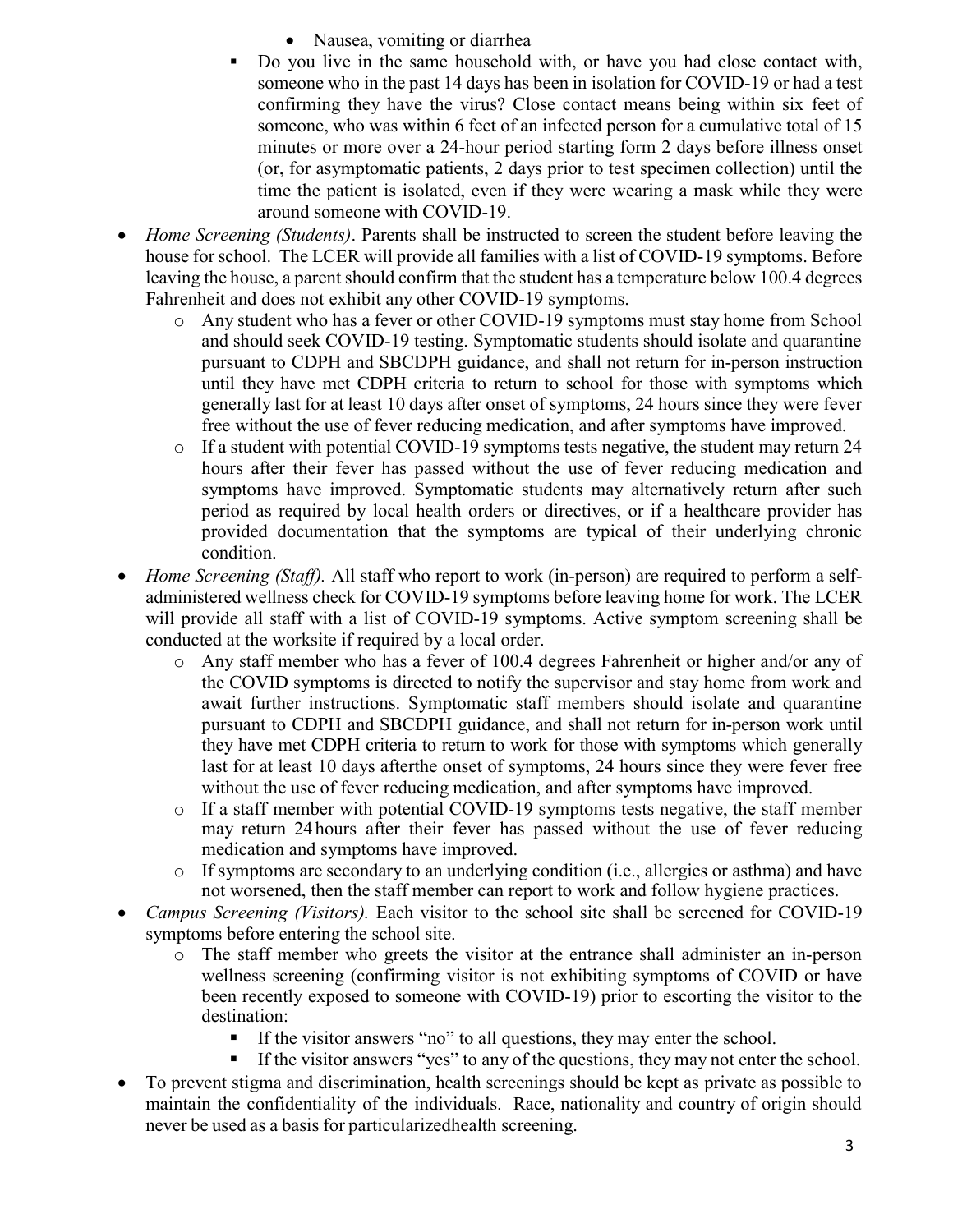Any student or staff member who develops any COVID-19 signs or symptoms shall stay home, unless and until all conditions have been met pursuant to CDPH and local guidance.

#### 3. COVID-19 Testing and Reporting:

- Consistent with CDPH Guidance, the LCER will implement surveillance testing of staff and students as directed by the San Bernardino County Department of Public Education ("SBCDPH) and the following standards.
	- $\circ$  Surveillance testing is either 1) in response to an outbreak at a school site, and/or 2) on a staff-wide basis when instructed by SBCDPH based upon local disease trends.
		- In response to an outbreak, only one (1) test per symptomatic person or close contact is required. A repeat test may be necessary if the initial test is positive or if symptoms later develop.
		- Additional levels of COVID-19 testing may be implemented in response to local disease trends, an outbreak, as determined by the SBCDPH or CDPH, where required by Cal/OSHA regulations, or where otherwise required by law or public health guidance.
	- o The LCER can cause tests to be provided at any one of its campuses, or have staff and students get tested at any local testing site or by their health insurance provider, which must cover the cost.
		- If County-provided testing is not available, then private labs and health insurance providers may be used, and the cost of testing must be covered by the health insurance provider under an emergency state regulation.
	- o The LCER's liaison must be made aware of the test results and report those results to SBCDPH.
		- Staff or students who refuse to take a test or to report the test results to the LCER will not be allowed to return to in-person instruction or otherwise enter the LCER campus. Both the testing and the reporting are required under applicable public health guidance and legal authority.
		- The LCER does not retaliate against an employee or student for disclosure of a positive test, diagnosis or order to self-quarantine or isolate. Any employee or student who believes that the LCER has violated this policy may file a complaint under the LCER's Uniform Complaint Procedures.
	- o The LCER must maintain confidentiality of test results, other than reporting the results to SBCDPH. All medical information about any employee must be stored separately from the employee's personnel file in order to limit access to this confidential information. The LCER must have a separate confidential medical file for each employee where the LCER stores employee medical information. Medical information includes COVID-19 test results, an employee's statement via any symptom screening that they have symptoms or COVID-19, medical certifications showing an employee needs time off due to COVID-19, etc. For students, the LCER will take similar precautions to safeguard the students' privacy and confidentiality, consistent with FERPA and all relevant legal requirements.
- Students and family members are strongly encouraged to be tested for COVID-19 before returning to the school facility and monthly while receiving in-person instruction.
- In the event of a positive test result of a student or family member:
	- o The LCER requires that parents/guardians notify school administration or supervisor immediately if the student tested positive for COVID-19 or if one of the household members or non-household close contacts tested positive for COVID-19.
	- o Upon receiving notification that staff or a student has tested positive for COVID-19 or been in close contact with a COVID-19 case, the LCER will take actions as required and set forth in Section 4 below.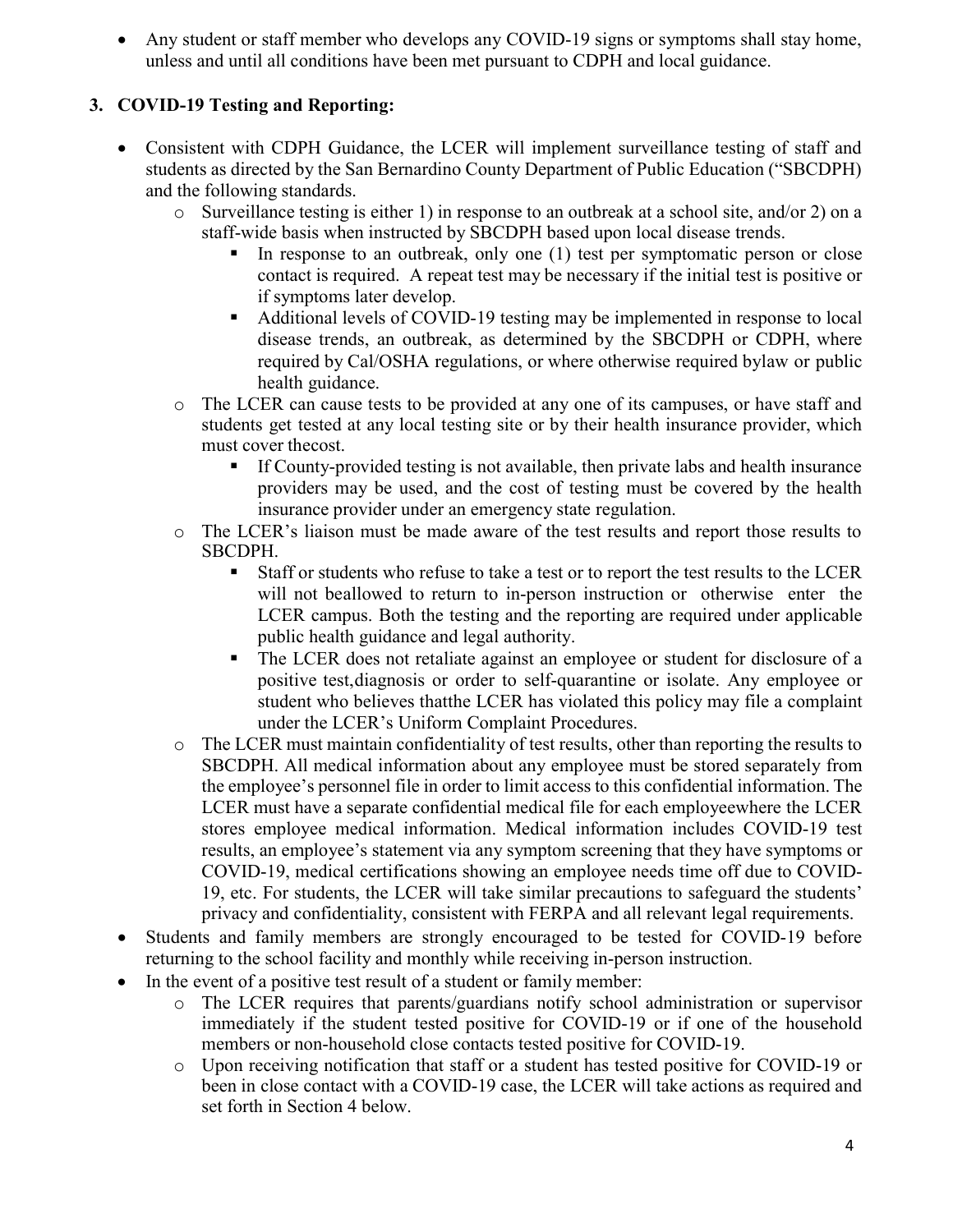#### 4. Response to Suspected or Confirmed Cases and Close Contacts:

- In the event of notice of potential exposure,<sup>2</sup> the LCER will take the following actions within one (1) business day of the notice of potential exposure:
	- $\circ$  Provide a written notice to all employees who were on the premises in the same worksite<sup>3</sup> as the qualifying individual<sup>4</sup> within the infectious period<sup>5</sup> that they may have been exposed to COVID-19.<sup>6</sup>
	- o Provide all employees who may have been exposed, if any, with information regarding COVID-19-related benefits to which employees may be entitled under applicable federal, state, or local laws.
		- Information regarding COVID-19-related benefits includes, but is not limited to, workers' compensation, and options for exposed employees, including COVID-19-related leave, LCER sick leave, state-mandated leave, supplemental sick leave, as well as anti-retaliation and antidiscrimination protections applicable to employees.
- Records of the above notices shall be retained for a minimum of three (3) years.
- In the event of a suspected COVID-19 case(s):
	- o The LCER will identify isolation rooms and/or outdoor areas to separate anyone who exhibits COVID-19 symptoms.
	- o Any students or staff exhibiting symptoms should immediately be required to wait in a separate isolation area until they can be transported home or to a healthcare facility, as soon as practicable. For serious illness, call 9-1-1 without delay.
- $\bullet$  In the event of one or more confirmed COVID-19 case(s), in addition to the steps required in response to a notice of potential exposure, the LCER will follow the COVID-19 Public Health Guidance for K-12 Schools in California, 2021-22 School Year, including implementation of the following practices:
	- o Notify the SBCPHD of any known case of COVID-19 among any student or employee who was present on the LCER campus within the 10 days before a positive test result.
	- o The notification to the SBCPHD must include:
		- The full name, address, telephone number, and date of birth of the individual who tested positive;
		- The date the individual tested positive, the school(s) at which the individual was present on-site within the 10 days preceding the positive test, and the date the individual was last on-site at any relevant school(s); and
		- The full name, address, and telephone number of the person making the report.
	- o Notify all staff in the school community of any positive COVID-19 case while maintaining confidentiality as required by state and federal laws.
	- o Notify exposed families as relevant while maintaining confidentiality as required by state and federal laws.
	- o Close off areas used by any sick person and do not use before cleaning and disinfection. Follow cleaning and ventilation procedures in Section 6 and 7.
	- o Investigate the COVID-19 illness and exposures and determine if any work-related factors could have contributed to risk of infection.
	- o Update protocols as needed to prevent further cases in accordance with CDPH Guidelines.
	- o Implement communication plans for exposure at school and potential school closures to include outreach to students, parents, teachers, staff and the community.
	- o Include information for staff regarding labor laws, information regarding Disability Insurance, Paid Family Leave and Unemployment Insurance, as applicable to schools.
	- o Develop a plan for continuity of education. Consider in that plan how to also continue nutrition and other services provided in the regular school setting to establish alternate mechanisms for these services to continue.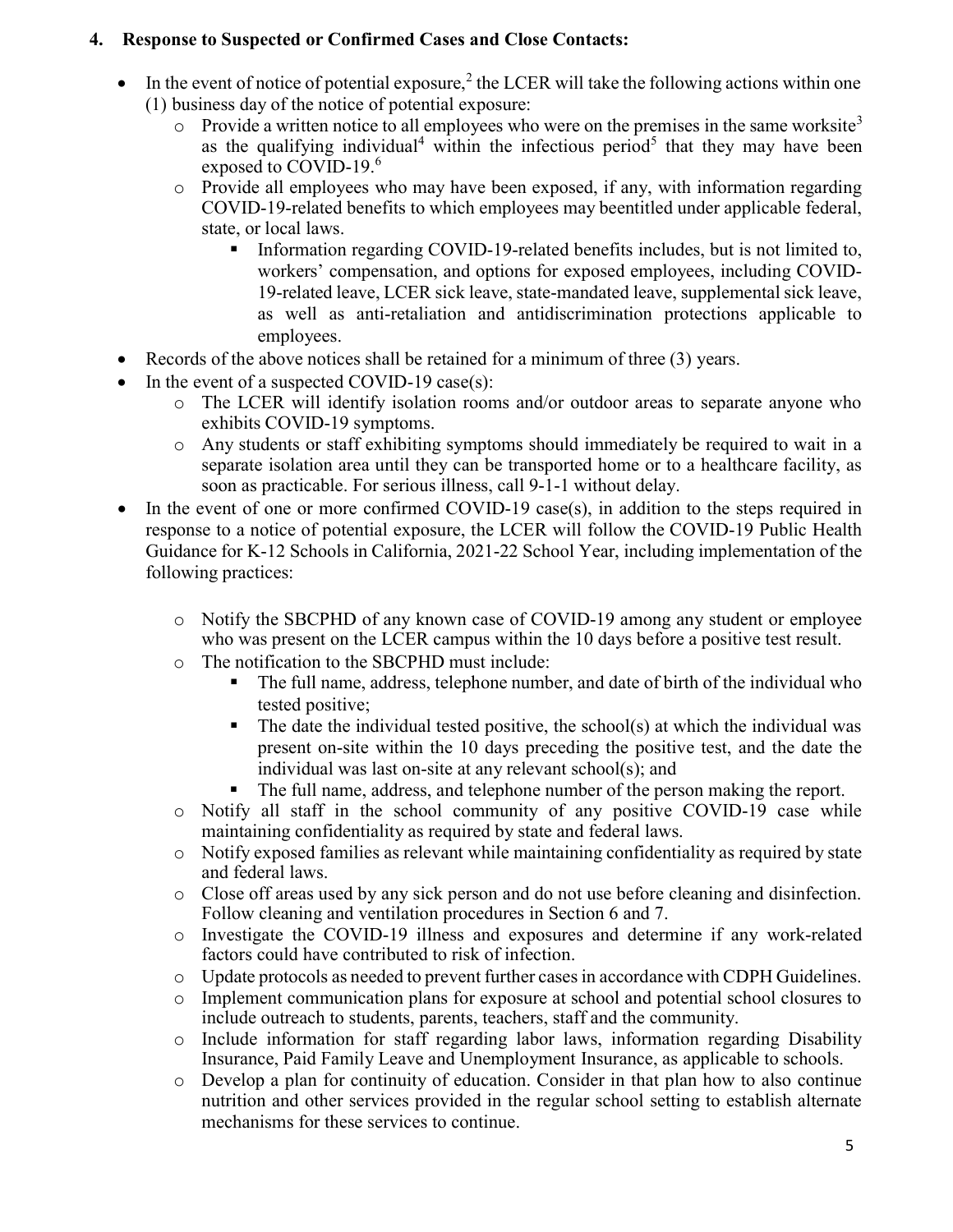- o Maintain regular communications with the local public health department.
- o Where stable classroom cohorts have been maintained: Consider having all students and staff get COVID-19 testing and remain quarantined at home for 14 days.
- o Identify school contacts, inform the LHD of identified contacts, and exclude contacts (possibly the entire stable group from school for 10 days after the last date the case was present at school while infectious.
- o Close contact means being within six feet of someone, who was within 6 feet of an infected person for a cumulative total of 15 minutes or more over a 24-hour period starting form 2 days before illness onset (or, for asymptomatic patients, 2 days prior to test specimen collection) until the time the patient is isolated.
- o Close contacts should be instructed to get COVID-19 testing and should remain quarantined in accordance to CDPH and LHD guidelines.
- o For all settings: Provide information regarding close contacts to the county public health department.
- $\circ$  If the COVID-19 case was present on the LCER campus, the individual must be excluded from campus for at least 10 days from COVID-19 symptom onset, or if asymptomatic, 10 days from the date the specimen was collected for the positive COVID-19 test.
- In the event of a cluster (three or more cases within 14 days), the LCER will contact SBCPHD officials, as necessary, and work closely with such officials to determine whether the cluster is an outbreak, requiring outbreak response.
- In the event of an outbreak, as defined by CDPH, at the school site:
	- o Within forty-eight (48) hours, the Executive Director or designee shall notify SBCDPH of the names, number, occupation, and worksite of employees who meet the definition of a qualifying individual.<sup>8</sup> The Executive Director shall also report the address and North American Industry Classification System ("NAICS") code of the worksite where the qualifying individuals work.<sup>9</sup> Additional notice will be provided of any subsequent laboratory-confirmed cases of COVID-19 at the worksite.
	- o The LCER will notify students, families, employees, and stakeholders that the LCER and local public health department are investigating a cluster and/or outbreak. The notice will encourage all stakeholders to follow public health recommendations.
	- o In accordance with state guidance regarding closing schools in response to confirmed cases,  $\frac{10}{10}$  and in consultation with the local public health department, the appropriate school official may decide whether school closure versus cleaning and quarantine of exposed persons or other intervention is warranted, including the length of time necessary, based on the number of cases at the school and the risk level within the specific community as determined by the local public health officer.
	- o If the school site must be closed for in-person instruction, develop a contingency plan for continuity of education using short term independent study. Consistent with the LCER's adopted Independent Study Board Policy 6158.
	- o Provide guidance to parents, teachers and staff reminding them of the importance of community mitigation measures while a school is closed, including vaccinations, masking, etc.
- Close contacts to confirmed COVID-19 case:
	- o For Staff: The LCER follows the CDC and CDPH Guidance on Isolation and Quarantine for COVID-19 Contact Tracing for staff who are close contact exposures to confirmed COVID-19 cases.
		- $\Box$  For vaccinated staff who are close contacts of confirmed COVID-19 cases are not required to quarantine but should be tested 3-5 days following the date of their exposure.
		- $\Box$  For unvaccinated staff who are close contacts (regardless if exposure was during school out outside of school) of confirmed COVID-19 cases should be sent home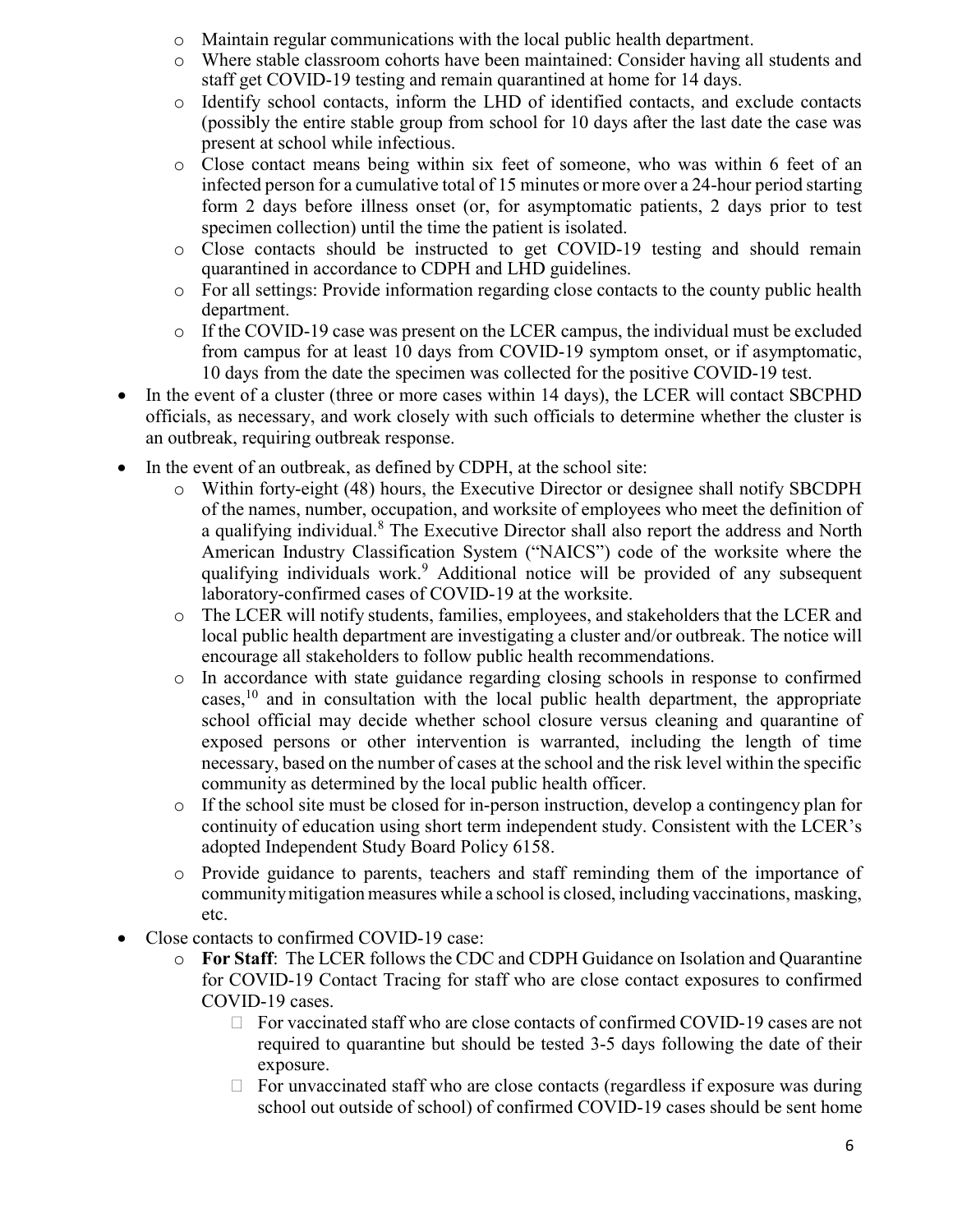immediately, instructed to get COVID-19 testing instructed to get COVID-19 testing three (3) to five (5) days from the last exposure. Even if they test negative, they should remain in quarantine for a full 10 days after (1) date of last exposure to COVID- 19 positive non-household contact or (2) date that COVID-19 positive household member completes their isolation.

- o For Students: The LCER follows the CDC and CDPH Guidance on COVID-19 Public Health Guidance for K-12 Schools in California, 2021-122 School year for close contact exposures.
	- $\Box$  For vaccinated close contacts of confirmed COVID-19 cases are not required to quarantine but should be tested 3-5 days following the date of their exposure.
	- $\Box$  For unvaccinated students who are close contacts (at home or outside of school) of confirmed COVID-19 cases should be sent home immediately, instructed to get COVID-19 testing instructed to get COVID-19 testing three (3) to five (5) days from the last exposure. Even if they test negative, they should remain in quarantine for a full 10 days after (1) date of last exposure to COVID- 19 positive nonhousehold contact or (2) date that COVID-19 positive household member completes their isolation.
	- $\Box$  For unvaccinated students who are close contacts (during school) of confirmed COVID-19 cases, where both parties were wearing a mask in any school setting in which students are supervised by school staff (including indoor or outdoor school settings and school buses), may undergo a modified quarantine as follows. They may continue to attend school for in-person instruction if they:
		- Are asymptomatic;
		- Continue to appropriately mask, as required;
		- Undergo at least twice weekly testing during the 10-day quarantine; and
		- Continue to quarantine for all extracurricular activities at school, including sports, clubs, after school events, performances, etc.
		- If symptoms develop during this 10-day period, the exposed student must immediately isolate and get tested and/or contact their healthcare provider.
	- $\Box$  For unvaccinated close contacts (during school) of confirmed COVID-19 cases, where either party was not wearing a mask during the indoor exposure, may undergo a modified quarantine (at home) as follows, as long as they remain asymptomatic:
		- Quarantine can end after day 10 from the date of last exposure without testing; OR
		- Quarantine can end after day 7 if a diagnostic specimen is collected after day 5 from the date of last exposure and tests negative; AND
		- Continue daily self-monitoring for symptoms and continue with other safety measure to include wearing face coverings, hand washing, distancing as much as possible, through day 14 from last known exposure.
		- If any symptoms develop during this 14-day period, the exposed student must immediately isolate and get tested and/or contact their healthcare provider.
- o No actions need to be taken for persons who have not had direct contact with a confirmed COVID-19 case, and instead have had close contact with persons who were in direct contact.
- $\circ$  Those who test positive should remain at home in isolation until they have met county health department criteria to discontinue home isolation.
- o The LCER will consider a notification to the LCER community regarding the close contacts exposure.
- o Individuals who have tested positive for COVID-19 within the past 3 months and recovered do not have to quarantine or get tested again as long as they do not develop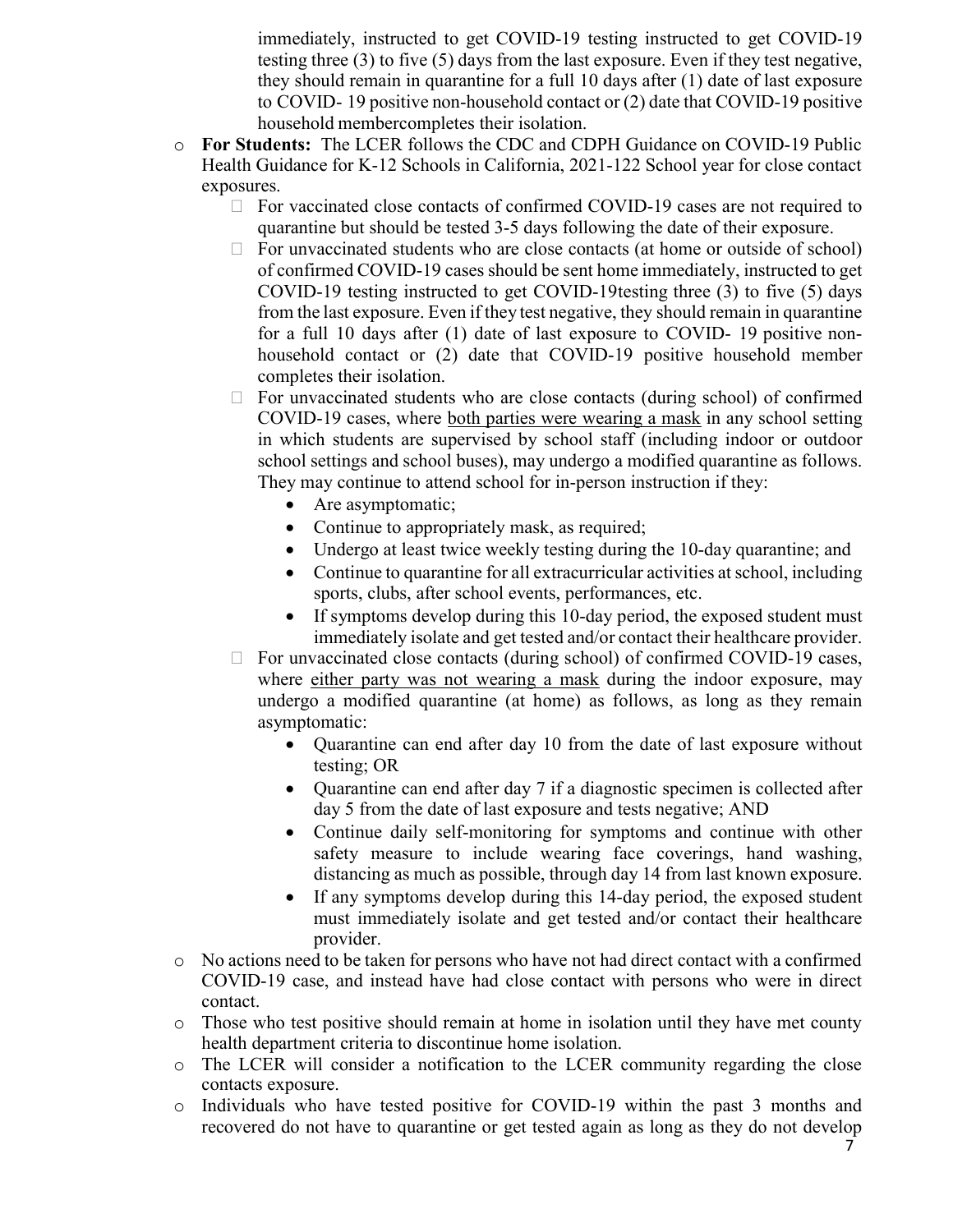new symptoms. People who develop symptoms again within 3 months of their first bout of COVID-19 should be tested again if there is no other cause identified for their symptoms.

- Returning to school after home isolation:
	- o Symptomatic individuals who test positive for COVID-19 can return:
		- At least twenty-four (24) hours have passed since last fever without the use of fever-reducing medications,
		- After other symptoms have improved, and
		- They have a negative test for SARS-CoV-2, OR a healthcare provider has provided documentation that the symptoms are typical of their underlying chronic condition (e.g., allergies or asthma) OR a healthcare provider has confirmed an alternative named diagnosis (e.g., Streptococcal pharyngitis, Coxsackie virus), OR at least 10 days have passed since symptom onset.
	- o Asymptomatic individuals who never had symptoms but were tested due to a close contact with a laboratory-confirmed case patient, and who tested negative may return ten (10) days after the last known close contact with the case patient.
	- $\circ$  Symptomatic individuals who test negative for COVID-19, can return 24 hours since they were fever free without the use of fever reducing medication, and after symptoms have improved.
- School Closure Criteria:
	- o If the LCER campus is open for in-person instruction, it may subsequently and temporarily close for in-person instruction based on the following criteria:
		- 1) An outbreak has occurred in 25% or more stable groups at the School in 14 day period,
		- 2) 3 outbreaks have occurred in a 14-day period AND 5% of school population in infected, or
		- 3) As determined by the local health department
	- o After closure, may reopen after 14 days, cleaning, disinfection, public health investigation, and local health department consultation.

#### 5. Sanitizing/Hygiene Materials and Practices:

- The LCER will develop routines to ensure that students and staff wash or sanitize hands frequently, including upon arrival to campus, after using the restroom, after playing outside and returning to the classroom, before and after eating, and after coughing or sneezing.
- Sanitation routines will enable students and staff to regularly wash hands at staggered intervals.
- Staff will teach and reinforce proper handwashing technique, avoiding contact with one's eyes, nose, and mouth, using a tissue to wipe the nose, and covering coughs and sneezes.
- The LCER shall make soap, tissues, no-touch trashcans, face coverings, water and paper towels or dryers for hand washing available. Students and staff should wash their hands for 20 seconds with soap, rubbing thoroughly after application.
- If soap and water are not readily available, the LCER shall make available fragrance-free alcoholbased hand sanitizer that is at least sixty percent (60%) ethyl alcohol (Note: frequent handwashing is more effective than the use of hand sanitizers).
- Children under age 9 should only use hand sanitizer under adult supervision. Call Poison Control if consumed: 1-800-222-1222.
- The LCER shall place posters conspicuously that encourage hand hygiene to help stop the spread of COVID-19.
- Staff should visit the CDC's coughing and sneezing etiquette and clean hands webpage for more information.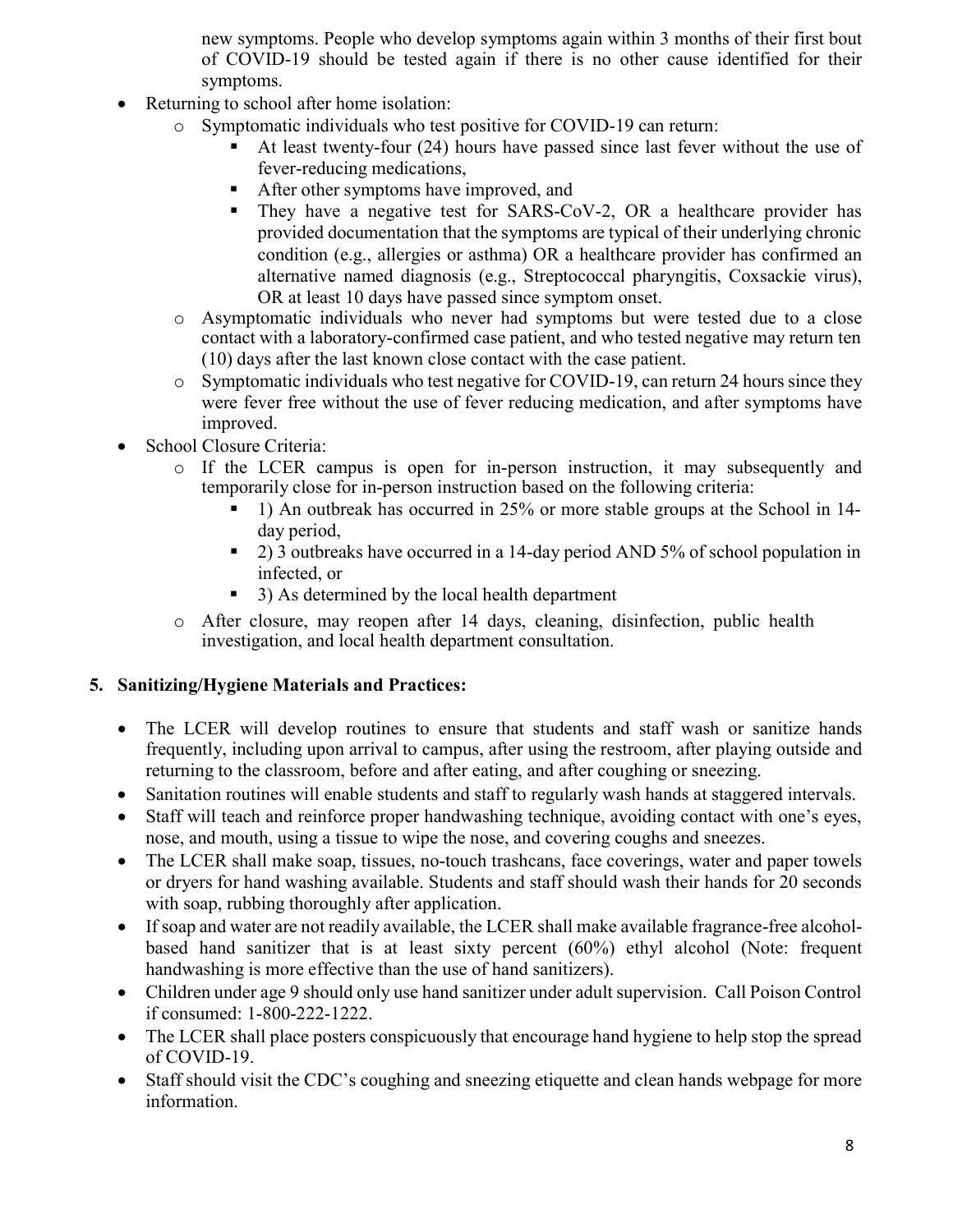- 6. Routine Cleaning and Disinfecting: The LCER will incorporate the CDPH and CDC Guidance for Cleaning, Disinfection and Ventilation as appropriate to maintain a high level of cleanliness throughout the year and reduce the risk of exposure to and the spread of COVID-19 at the school site.
	- Custodial staff may perform thorough cleaning when students are not present. When cleaning, the space will be aired out before children arrive.
	- Staff should wait twenty-four (24) hours before cleaning and disinfecting any area that was used by a person who was experiencing COVID-19 symptoms. If it is not possible to wait twentyfour (24) hours, then staff should wait as long as possible.
	- The LCER will ensure proper ventilation during cleaning and disinfecting. Staff are encouraged to introduce fresh outdoor air as much as possible, by opening windows where practicable.
	- All frequently touched surfaces in the workplace, such as chairs, desks, tables, keyboards, telephones, handrails, light switches, sink handles, bathroom surfaces and door handles, will be routinely cleaned.
	- Students and staff are discouraged from sharing desks, computers, books, phones, pens, art supplies, or other work tools and equipment, when possible.
	- When sharing is allowed, the items and equipment will be cleaned between uses.
	- Staff will be trained as appropriate in the chemical hazards, manufacturer's directions, and Cal/OSHA requirements for safe and correct application of cleaning and disinfectant agents in accordance with the Healthy Schools Act guidance from the California Department of Pesticide Regulation and Cal/OSHA.
	- When choosing disinfecting products, the LCER will use those approved for use against COVID-19 on the Environment Protection Agency (EPA) approved list "N" and require staff to follow product instructions.
		- o To reduce the risk of asthma and other health effects related to disinfecting, the LCER will select disinfectant products on list N with asthma-safer ingredients (hydrogen peroxide, citric acid or lactic acid) as recommended by the US EPA Design for Environment program.
		- o The LCER will avoid products that contain peroxyacetic (paracetic) acid, sodium hypochlorite (bleach) or quaternary ammonium compounds, which can cause asthma.
		- o Staff should follow label directions for appropriate dilution rates and contact times.
		- o The LCER will establish a cleaning and disinfecting schedule in order to avoid both under and over use of cleaning products.
	- Subject to available resources, disposable disinfecting wipes shall be made available so that staff can wipe down commonly used surfaces (e.g., doorknobs, keyboards, remote controls, desks, other work tools and equipment) before each use.
	- To the extent feasible, site resources that necessitate sharing or touching items (e.g. drinking fountains) will not be used and replacement items (e.g. reusable water bottles) will be used to the extent practicable.
	- Each student's belongings will be kept in an individually labeled storage container, cubby, or locker. Students are encouraged to take belongings home each day to be cleaned.
- 7. Facility Measures: The LCER will incorporate CDE guidance for maintaining a healthy facility to include some or all of the following:
	- Facilities staff will ensure that ventilation systems and fans operate properly and increase circulation of outdoor air as much as possible by opening windows and doors and other methods.
	- Windows and doors should not be opened if doing so poses a safety or health risk by exacerbating seasonal allergies or asthma symptoms.
		- o The LCER will consider alternatives, such as increased central air filtration (targeted filter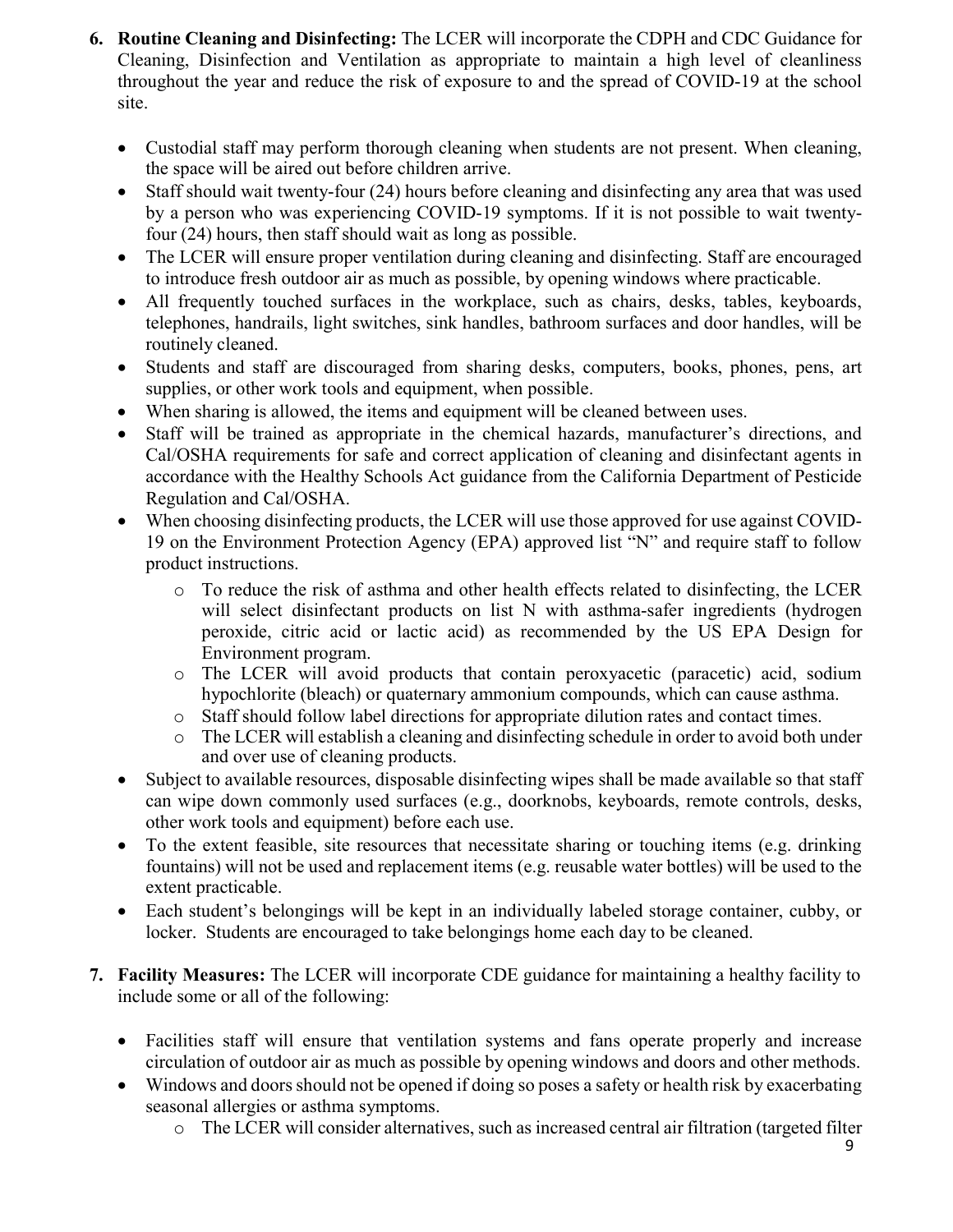rating of at least MERV 13) if opening windows poses a safety or health risk to persons using the facility.

- Facilities staff will ensure that all water systems and features (e.g., drinking fountains) are safe to use after a prolonged facility shutdown to minimize the risk of Legionnaires' disease and other diseases associated with water.
- If possible, suspend or modify use of site resources that necessitate sharing or touching items. For example, consider suspending use of drinking fountains and installing hydration stations; encourage the use of reusable water bottles.
- Consider installing additional temporary handwashing stations at all school entrances and near classrooms to minimize movement and congregation in bathrooms.
- Consider installing privacy boards or clear screens to increase and enforce separation between staff and students.
- 8. Physical Distancing: The LCER will incorporate CDE and CDPH guidance with respect to physical distancing between students and staff.
	- The LCER will implement physical distancing to the greatest extent possible and will not exclude students from in-person learning to keep a minimum distance requirement.
	- The LCER will implement and layer other prevention strategies such as universal masking for all students and staff.
	- The LCER will arrange desks and workspaces to create the maximum distance possible between individuals.
	- Staff should minimize use of staff rooms, break rooms and other indoor settings.
	- Staff and students are encouraged to eat meals outdoors or in large, well ventilated spaces.
	- Prioritize the use and maximization of outdoor space for activities where practicable. For example, activities where there is increased likelihood for transmission from contaminated exhaled droplets such as band (i.e. wind instruments) and choir practice and performances are encouraged to be held outdoors.
	- Minimize mixing of students as much as practicable. For example, for elementary students, consider ways to keep students with the same group of students during lunch, maintain seating charts in all classrooms, keeping attendance for all activities.
	- Where possible, trainings and other meetings will be conducted in a manner that accommodates physical distancing.
	- Physical distancing (buses): The LCER will incorporate CDE guidance with respect to physical distancing between students on buses for athletic and other events (if bus transportation is provided).
	- The LCER will maximize space between students and between students and the driver on school buses and will maximize air flow by opening windows as much as practicable.
	- Seats on buses will be marked to require students to provide maximum physical distancing on buses. Seating will be staggered in accordance with CDE guidance.
	- The LCER will ensure all individuals on the bus shall wear face covering at all times. Each bus is equipped with extra unused face coverings for students who may have inadvertently failed to bring one.
- 9. Use of Face Coverings: The LCER will follow CDPH, CDE and CDC guidance and state and local health orders on the use of face coverings. All staff are encouraged to review the CDPH and CDC guidance on face coverings; face coverings must be used in accordance with CDPH Guidelines and this Policy unless a person is exempt as explained in this Policy, particularly in indoor environments, on school buses, and areas where physical distancing alone is not sufficient to prevent disease transmission.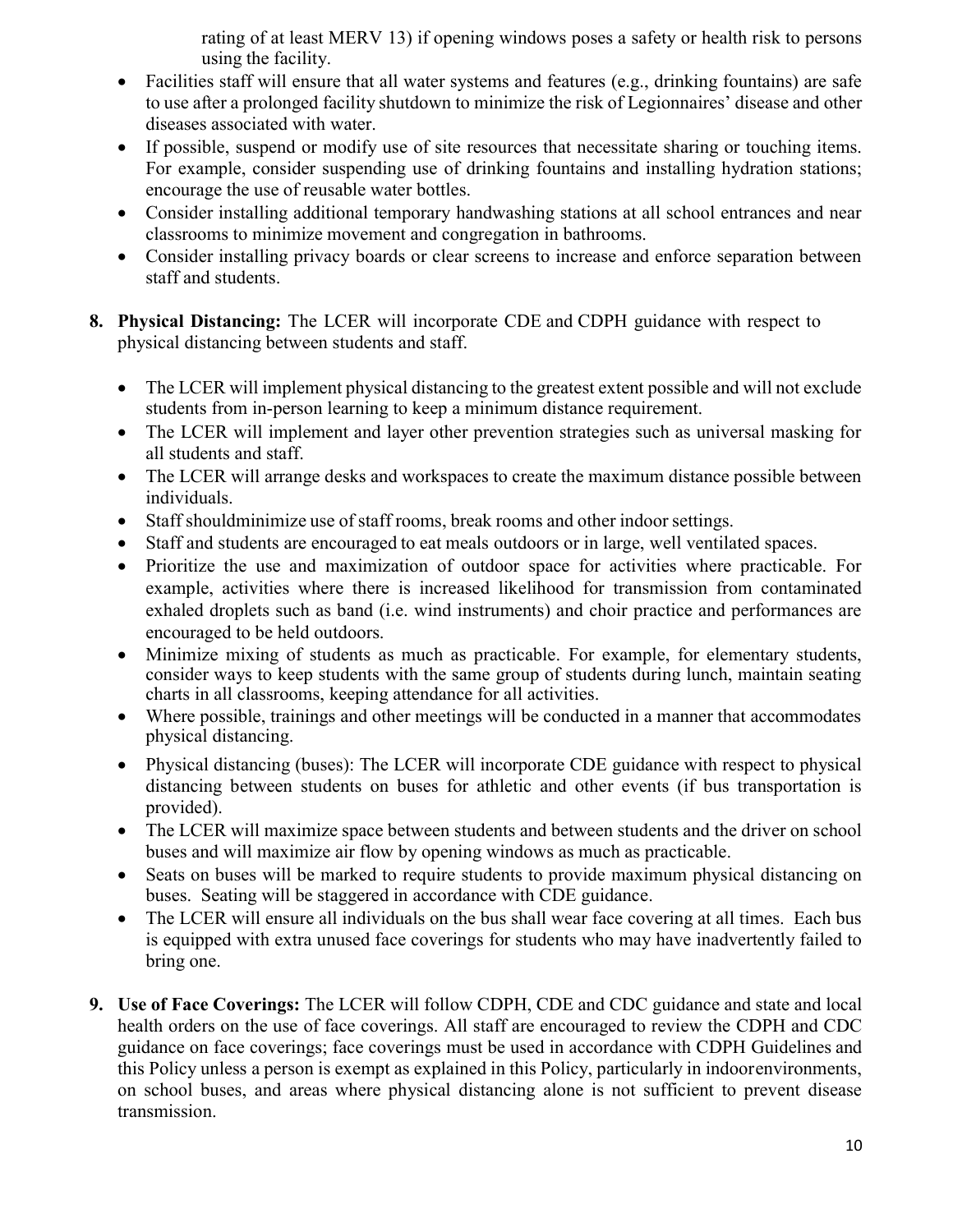- Face coverings are optional outdoors for students and staff. All students are required to wear face coverings while indoors, with exceptions per CDPH face mask guidance.
- All staff are required to mask when sharing indoor spaces with students. Staff excluded from this requirement are those that require respirator protection according to Cal/OSHA standards.
- Staff/students shall wear a clean minimum two-ply disposable face covering to school every day.
- Staff/students should avoid touching the face covering and should wash their hands frequently, including after removing the face covering.
- Staff are expected to teach, model and reinforce proper use of face coverings, and in limited circumstances, face shields to students.
- Staff/students may use clear plastic face shields with an appropriate seal (cloth covering extending from the bottom edge of the shield and tucked into the shirt collar) in certain limited situations to enable staff/students to see faces and avoid potential barriers to phonological instruction as long as the wearer maintains a physical distance from others, to the extent practicable. Staff/student must return to wearing a face covering immediately after the phonological instruction.
- The LCER will post signs regarding the proper use, removal, and washing of face coverings.
- A face shield with a drape on the bottom edge may be an acceptable alternative for students or staff who are be restricted from wearing a face covering due to a documented medical condition or who otherwise have an exemption to wearing a mask, as long as their condition permits
- Proper use of face coverings by student will be strictly enforced. The LCER will exclude from campus, anyone who refuses to wear a face covering in accordance with this policy. Students excluded from face covering requirements include anyone who has trouble breathing or is unconscious, incapacitated, or otherwise unable to remove the covering without assistance.
- The LCER shall educate students, particularly younger elementary school students, on the rationale and proper use of face coverings.
- A face covering or face shield may be removed when alone in a room, for meals, snacks, or outdoor recreation, or when it needs to be replaced. When a face covering is temporarily removed, it should be placed in a clean paper bag (marked with the student's name and date) until it needs to be put on again
- The LCER will provide face coverings for students and staff who lose them or forget to bring them to school.
- All visitors will be required to wear face coverings in any indoor setting, while on campus or school sponsored event.
- 10. Use of Gloves and PPE: The LCER requires staff to wear gloves and other Personal Protective Equipment ("PPE") in accordance with the following standards.
	- The LCER will provide surgical masks, face shields, and disposable gloves for staff engaging in wellness screenings.
	- Workers or other persons handling or serving food must use gloves in addition to face coverings.
	- The LCER will provide a clear plastic barrier or face covering and disposable gloves for front office and food service staff.
	- The LCER will provide equipment and PPE to custodial staff for cleaning and disinfecting, including:
		- o For regular surface cleaning, gloves appropriate for all cleaning and disinfecting.
		- o For staff engaged in deep cleaning and disinfecting, proper PPE for COVID- 19 disinfection (disposable gown, gloves, eye protection, and face mask or respirator) in addition to PPE as required by product instructions.
		- o Cleaning and disinfecting products must be kept out of children's reach and stored in a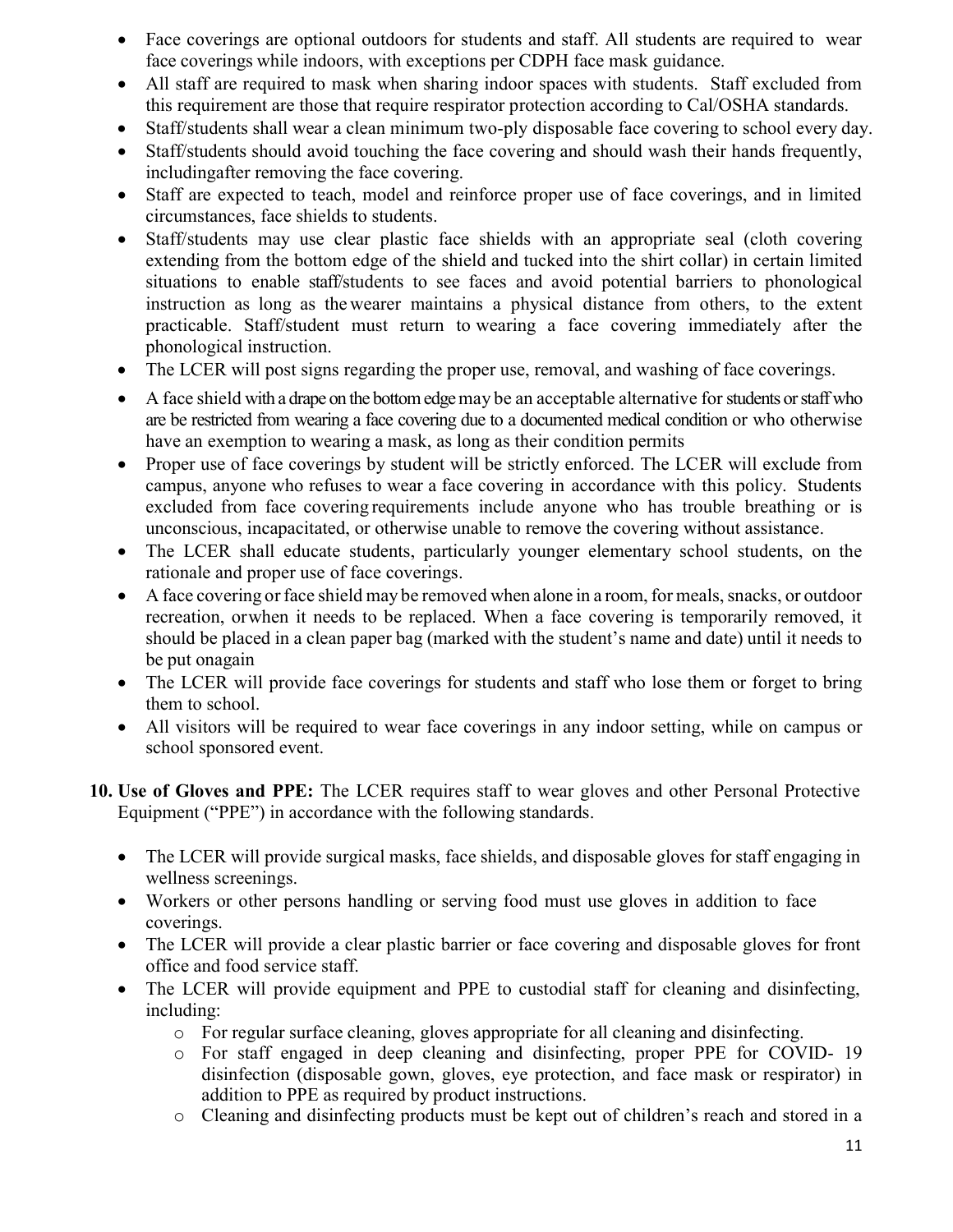space with restricted access.

- As required by Cal/OSHA, the LCER will provide training on the proper use of PPE to protect staff from the hazards of the cleaning products used.
- Staff must wash hands after removing gloves.

# 11. Support for Students at Increased Risk of Becoming Infected or Unrecognized Illness:

- The LCER Registered Nurse will review student health plans, including 504 Plans, to identify students who may need additional accommodations to minimize potential exposure.
- The LCER Registered Nurse will develop a process for engaging families for potentially unknown concerns that may need to be accommodated.
- The LCER will identify additional preparations for classroom and non-classroom environments as needed to ensure the safety of students at increased risk of becoming infected or having unrecognized illness including the following:
	- o Individuals who have limited mobility or require prolonged and close contact with others, such as direct support providers and family members;
	- o Individuals who have trouble understanding information or practicing preventative measures, such as hand washing and physical distancing; and
	- o Individuals who may not be able to communication symptoms of illness.
- 12. Maintaining Healthy Operations: The LCER will follow local public health orders and CDPH Guidance for maintaining healthy operations, including the following practices:
	- Monitor, on a weekly basis, COVID-19 Guidance from SBCDPH, CDPH, and the San Bernardino County Office of Education.
	- Monitor staff absenteeism and have a roster of trained back-up staff where available.
	- Monitor the types of illnesses and symptoms among your students and staff to help isolate them promptly as needed.
	- Designate a staff liaison or liaisons to be responsible for responding to COVID-19 concerns. Workers should know who they are and how to contact them. The liaison should be trained to coordinate the documentation and tracking of possible exposure, in order to notify local health officials, staff and families in a prompt and responsible manner.
	- Maintain communication systems that allow staff and families to self-report symptoms and receive prompt notifications of exposures and closures, while maintaining confidentiality, as required by FERPA and state law related to privacy of educational records.
	- Implement COVID-19 testing of staff and students as directed by local county health officers, the CDPH, and where required by law. Encourage students and families to receive testing from community testing sites before returning to school for in-person instruction and regularly while attending school in person.
	- Consult with local health departments when routine testing is being considered by a local educational agency. The role of providing routine systematic testing of staff or students for COVID-19 (e.g., PCR swab testing for acute infection, or presence of antibodies in serum after infection) is currently unclear.
	- Support students who are at higher risk for severe illness or who cannot safely distance from household contacts at higher risk, by providing options such as virtual learning or independent study.

# 13. Protection of Higher Risk Staff:

- The LCER recognizes that older adults and people of any age who have serious underlying medical conditions are at higher risk for severe illness from COVID-19.<sup>13</sup>
- Consistent with operational needs, the LCER shall support options to telework, if available and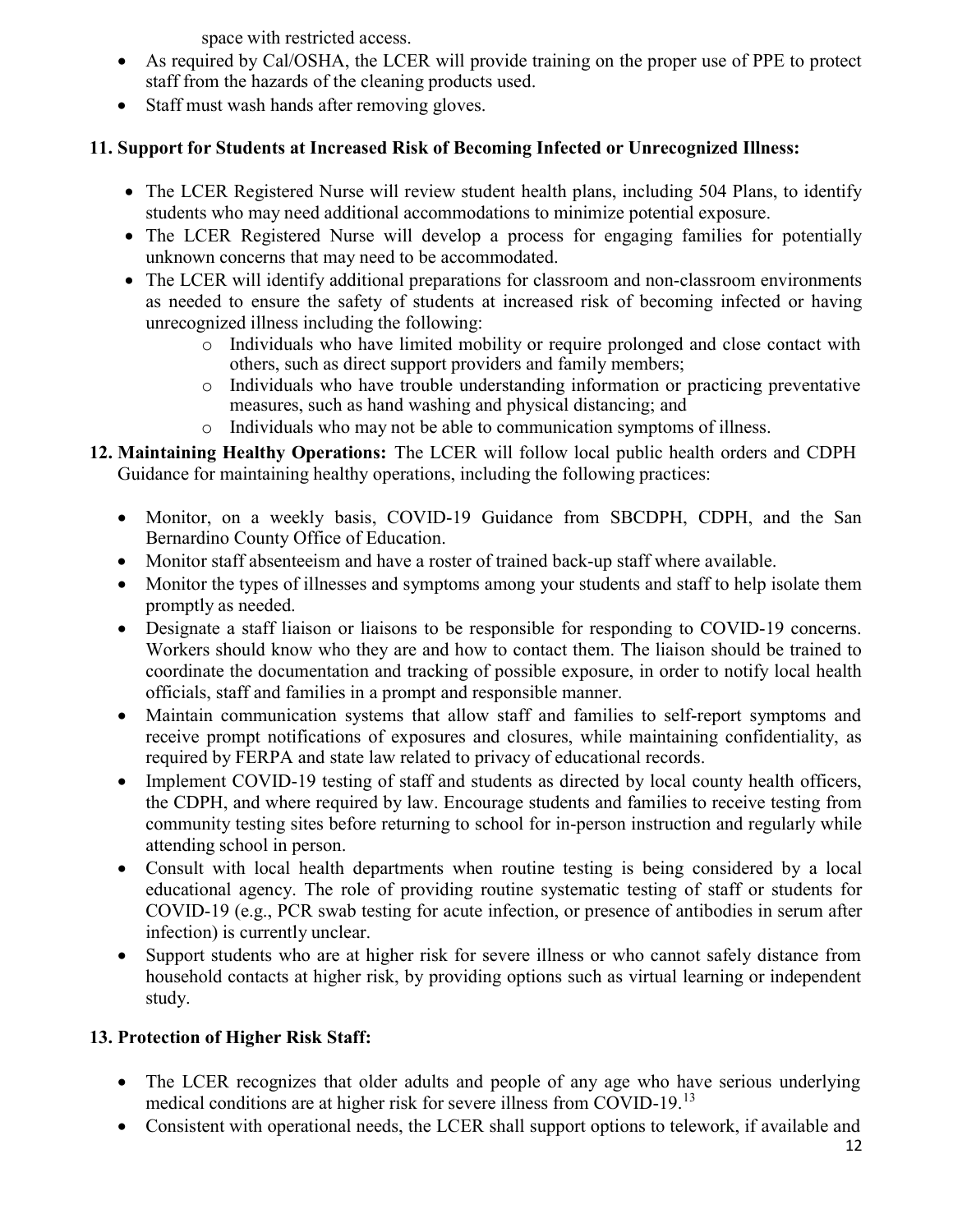reasonable.

• The LCER shall attempt to limit vulnerable staff duties to minimize their contact with visitors and other employees.

## 14. COVID-19 Vaccinations:

- According to the CDPH, vaccination against COVID-19 is the most effective means of preventing infection with the COVID-19 virus, and subsequent transmission and outbreaks.
- The LCER will follow the CDPH mandate requiring verification of vaccination status among all staff, or will require diagnostic screening testing of unvaccinated workers at a minimum of once per week.
- The LCER will verify vaccine status of all workers according to the following modes:
	- o COVID-19 Vaccine Record Card (issued by the Department of Health and Human Services Centers for Disease Control & Prevention or WHO Yellow Card) which includes the name of person vaccinated, type of vaccine provided and date last dose administered OR
	- o A photo of a Vaccination Record Card as a separate document; OR
	- o A photo of the employee's Vaccination Record Card stored on a phone or electronic device; OR
	- o Documentation of COVID-19 vaccination from a health care provider: OR
	- o Digital record that includes a QR code that when scanned by a SMART Health Card reader displays to the reader the employee's name, date of birth, vaccine dates and vaccine type; OR
	- o Documentation of vaccination from other contract employers who follow these vaccination records guidelines and standards.
- The LCER will track verified employee vaccination status in a confidential manner, and will be stored in a confidential medical file, separate from the employee's personnel file.
- $\bullet$  Employees who are not fully vaccinated<sup>14</sup>, or for whom vaccine status is unknown or documentation is not provided, must be considered unvaccinated.
- Asymptomatic unvaccinated or incompletely vaccinated<sup>15</sup> employees are required to undergo diagnostic screening testing.
- Unvaccinated or incompletely vaccinated employees must be tested at least once weekly with either PCR testing or antigen testing. Any PCR (molecular) or antigen test used must either have Emergency Use Authorization by the U.S. Food and Drug Administration or be operating per the Laboratory Developed Test requirements by the U.S. Centers for Medicare and Medicaid Services
- Unvaccinated or incompletely vaccinated employees must also observe all other infection control requirements, and are not exempted from the testing requirement even if they have a medical contraindication to vaccination, since they are still potentially able to spread the illness. Previous history of COVID-19 from which the individual recovered more than 90 days earlier, or a previous positive antibody test for COVID-19, do not waive this requirement for testing.

## 15. Communications to the LCER Community:

- The LCER will engage with families and staff to develop strategies to prepare and respond to the COVID-19 emergency, including guidelines for families about when to keep students home from school and other topics.
- Prior to the start of the school year, the LCER will communicate to staff, students, and parents about new, COVID-19-related protocols, including